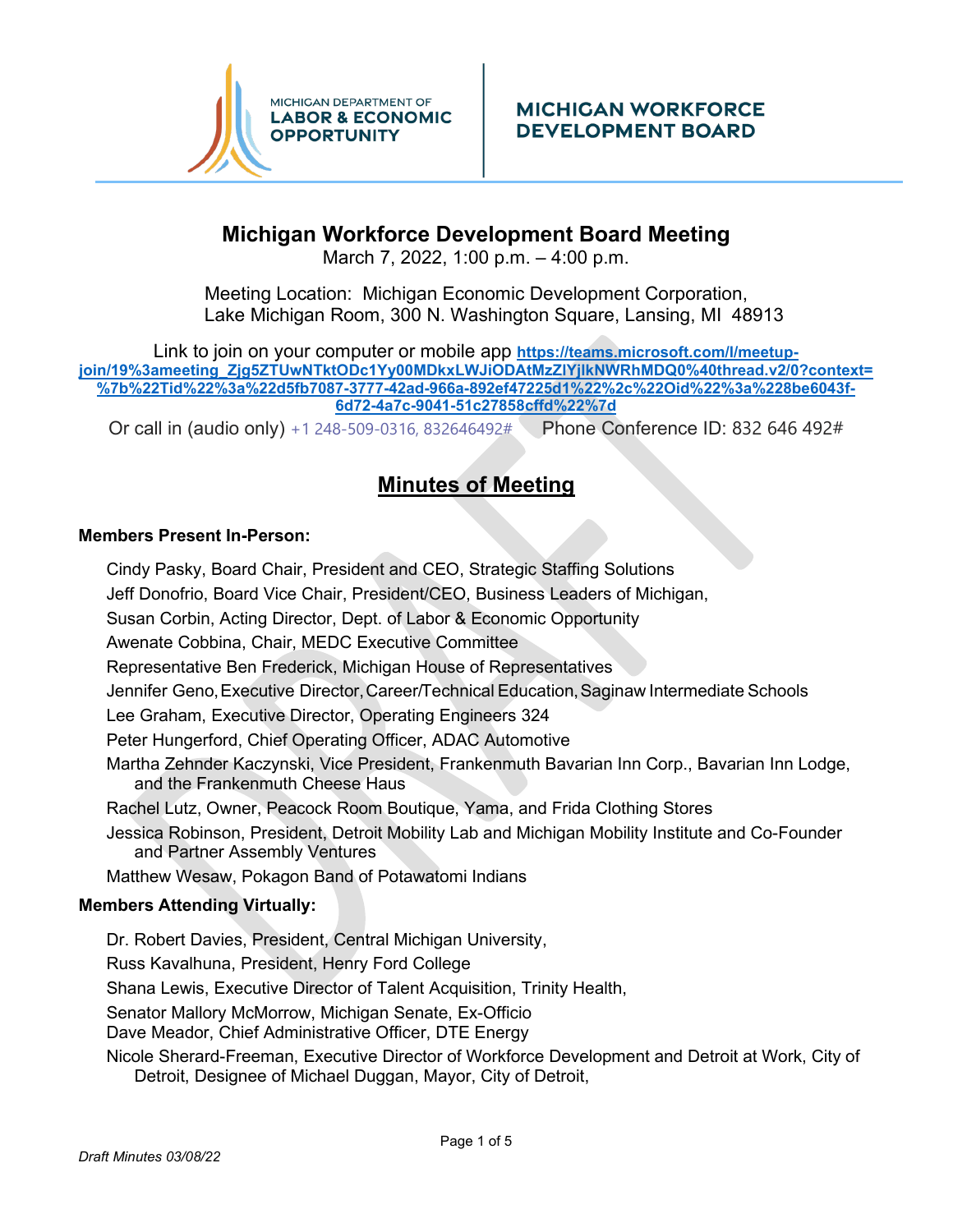

#### **Members Absent (excused):**

Representative Sarah Anthony, Michigan House of Representatives, Ex-Officio Steve Claywell, President, Michigan Building and Construction Trades Council Senator Kevin Daley, Michigan Senate

Leigh Kegerreis, Administrative Assistant to the President of the UAW, attended from Monroe, Michigan

Ari Weinzweig, CEO, Zingerman's Community of Businesses

#### **Board Staff Present:**

Alicia Kirkey, Departmental Analyst, Department of Labor & Economic Opportunity

#### **Call to Order and Roll Call**

The meeting was called to order at 1:02 p.m. by Chairperson Cindy Pasky. Susan Corbin, Director, Michigan Labor & Economic Development (LEO), conducted roll call. A quorum was present.

#### **Welcome and Opening Remarks**

Ms. Pasky welcomed everyone to the meeting. Ms. Pasky introduced meeting host Quentin Messer, Chief Executive Officer, Michigan Economic Development Corporation. Mr. Messer discussed talent in Michigan, telling the Michigan story better, addressing workforce barriers, partnership/team Michigan approach to bring forth solutions. He looks forward to working with the board and other partners to make sure the best chapters of Michigan are written. Michigan's best asset is the people of Michigan. He looks forward to what can be done together for Michigan.

Ms. Pasky shared that the board will be discussing the 2022 Board roles serving the following areas: policy incubation, policy guidance and direction, oversight of ongoing initiatives and external outreach. The board will use formal resolutions to provide formal guidance to the LEO and the State of Michigan on policy priorities.

#### **Approval of Consent Agenda**

Director Corbin called to the board's attention the consent agenda items that were sent to the board members prior to the meeting. These two items were the proposed agenda for the March 7, 2022 meeting and the draft minutes of the Board's December 6, 2021 meeting. She asked if there were any comments or questions. There being no comments or questions, Director Corbin a motion to approve the consent agenda. Jeff Donofrio moved to approve. Lee Graham said motion. All members were in favor. The motion carried.

#### **LEO Executive Remarks**

Director Corbin shared that LEO debuted an updated strategic plan since the last meeting. Postpandemic review of the existing strategic plan allowed opportunities to refine plan. While the mission and vision remain the same. The focus areas have been revised to these strategic areas: 1) Educate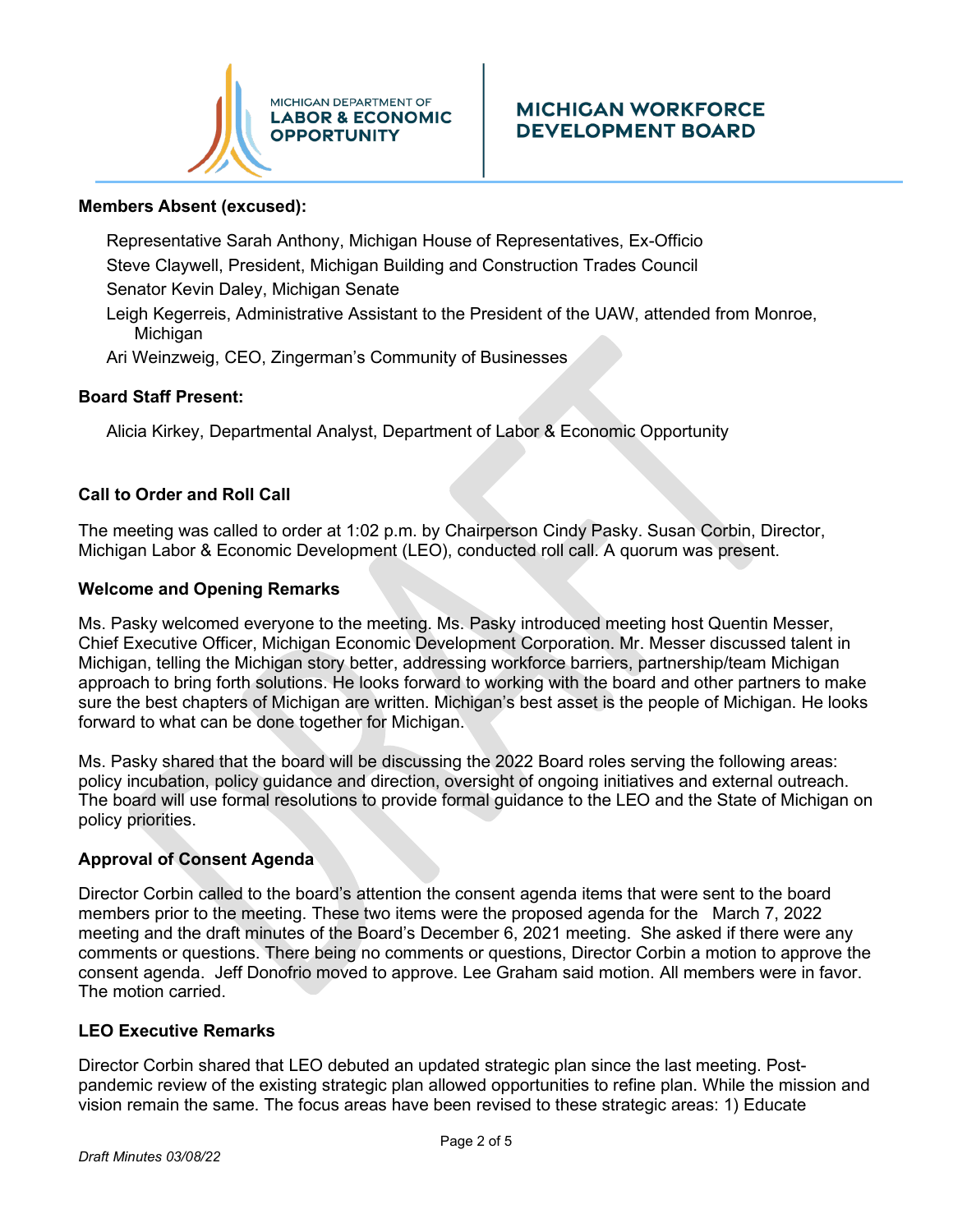

## **MICHIGAN WORKFORCE DEVELOPMENT BOARD**

Michiganders and grow the middle class by removing barriers to employment, 2) Create better jobs and support small businesses, 3) Close equity gaps, 4) Protect and enhance health, safety, and economic security for workers, and 5) Build strong communities and have great places to live. Strategic measures will focus on four key metrics: 1) the A.L.I.C.E (asset limited, income constrained, employed) rate, 2) post-secondary attainment (60x30), 3) household income growth, and 4) labor force growth.

Director Corbin also shared the Governor's proposed FY23 appropriations for LEO programs which includes investments to education Michiganders and grow the middle class by removing barriers to employment and closing equity gaps. She shared that the Governor reiterated her support for the MI New Economy plan as a part of her FY22 Supplemental priorities.

Director Corbin also highlighted Going Pro, Sixty by 30, and MI Tri-Share initiatives.

Specific information regarding the LEO budget presentation, strategic plan and initiatives can be found in the attached meeting materials that is posted on the [Board's w](https://www.michigan.gov/leo/0,5863,7-336-94421_100335---,00.html)ebsite.

#### **New Business**

Board Workgroups: Director Corbin shared that Chair Pasky, Director Corbin and the LEO Executive Team has discussed with the board workgroup chairs and/or representatives to review their 2021 workgroup recommendations and what might be a direction for 2022. Each workgroup then presented their 2021 report and proposals for 2022. The board discussed the proposal opportunities, strategies, resources, projected outcomes, etc.

Policy Workgroup: Workgroup Chair, Jeff Donofrio

Three areas of focus proposed for 2022: 1) building local support for the Governor's Sixty by 30 initiative that aims to increase the percentage of adults in the state with a postsecondary degree or credential by 2030, 2) Skills based hiring and micro-credentialing, and 3) degree completion.

Barriers Workgroup: Workgroup Chair, Martha Zehnder Kaczynski Three areas of focus proposed for 2022: 1) mental and behavioral health, 2) childcare availability and affordability, and early childhood education, and 3) transportation.

Job Matching Workgroup: Workgroup Chair, Peter Hungerford Three areas of focus proposed for 2022: 1) enhance career guidance and navigation, 2) improve preparation for workplace participants, and 3) identify best practices and pilot programs.

Talent Cultivation Workgroup: Workgroup Chair, Lee Graham and Jenny Geno Area of focus proposed for 2022: community roundtables (Spring/Summer 2022). This will involve members of the various populations from the community that will be potential recipients of the talent cultivation efforts as well as representatives from LEO and other partners. The discussion will be moderated by a member of the MWDB.

Detroit Regional Chamber Policy Conference Discussion: Chair Pasky shared that the MWDB has the ability to bring impact, discuss policies, drive change and generate awareness. Several MWDB members will be attending the policy conference this year. This is an opportunity for those attending the conference to share the MWDB's agenda, areas of focus, manner of measurement of success. The LEO Exec team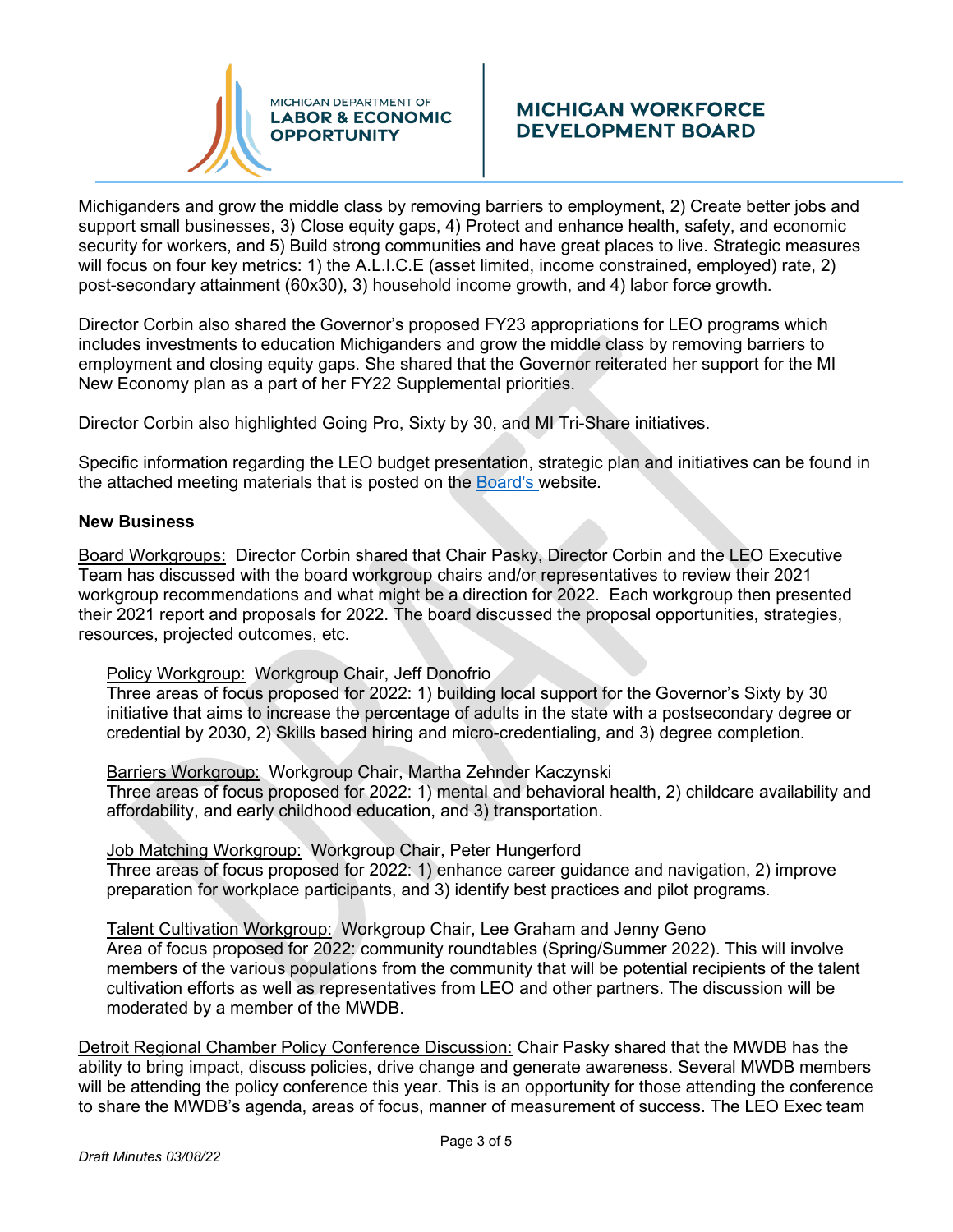

## **MICHIGAN WORKFORCE DEVELOPMENT BOARD**

will create a <sup>1</sup>/<sub>2</sub> page cheat sheet, with input form the MWDB members, for those at the conference. Then when opportunity presents itself, those attending the conference can share the MWDB objectives and goals.

#### **Break**

**Presentation: Credentials of Value -** Stephanie Beckhorn, Deputy Director, LEO-Employment & Training (LEO-E&T)

Ms. Beckhorn discussed how credentials of values ties in with the work of all the MWDB workgroups by addressing poverty, Sixty by 30 initiative, increasing household income growth and labor force. The LEO-E&T team is developing a credential of value framework that will influence residents, employers, Michigan's Executive branch and the Legislative branch. This will identify the values of credentials for job seekers as well as employers seeking skilled workers. LEO-E&T will seek feedback from the MWDB regarding the framework and then to support and promote buy-in at the local level stakeholders. This presentation is posted on the [Board's w](https://www.michigan.gov/leo/0,5863,7-336-94421_100335---,00.html)ebsite.

**Presentation: Talent Solutions Follow-Up -** Kerry Ebersole Singh, Chief Talent Solutions & Engagement Officer, Michigan Economic Development Corporation

Ms. Singh shared a follow-up from the December 2021 meeting presentation with Boston Consulting Group presented of Fast Track Programs where examples from Georgia, Louisiana, Ohio, Virginia and Missouri. Michigan has strong programs in place such as the Michigan Works! Agencies and local partners. Would like to build upon existing programs and create an employer centralized access and comprehensive coordination of customized recruitment, screening and training working with employers, local partners, educational institutions, etc. Ms. Singh shared a draft of the Michigan Pure Opportunity Program (MIPOP). The MWDB had many questions and decided that this idea warrants further discussion and vetting specifically as to design and implementation. Ms. Singh will convene a committee to move this idea forward. This presentation is posted on the [Board's w](https://www.michigan.gov/leo/0,5863,7-336-94421_100335---,00.html)ebsite.

**Presentation: Labor Market Information Update -** Scott Powell, Director, Michigan Bureau of Labor Market Information and Strategic Initiatives

Mr. Powell shared that there has been steady progress over the last year – unemployment rate decreased, payroll jobs increased. However, Michigan is not back to where it was pre-pandemic. Labor force participation is down, certain groups of people are disproportionately affected by the pandemic, and people are working in lower wage jobs. Mr. Powell provided charts and graphs showing the impact and status of various industries along with projections and in-demand jobs. This presentation is posted on the [Board's w](https://www.michigan.gov/leo/0,5863,7-336-94421_100335---,00.html)ebsite.

#### **Questions/Comments**

There were no further questions or comments.

## **Public Comment**

Ms. Pasky called for public comment at 3:58 p.m. There being no response after three calls, the meeting continued.